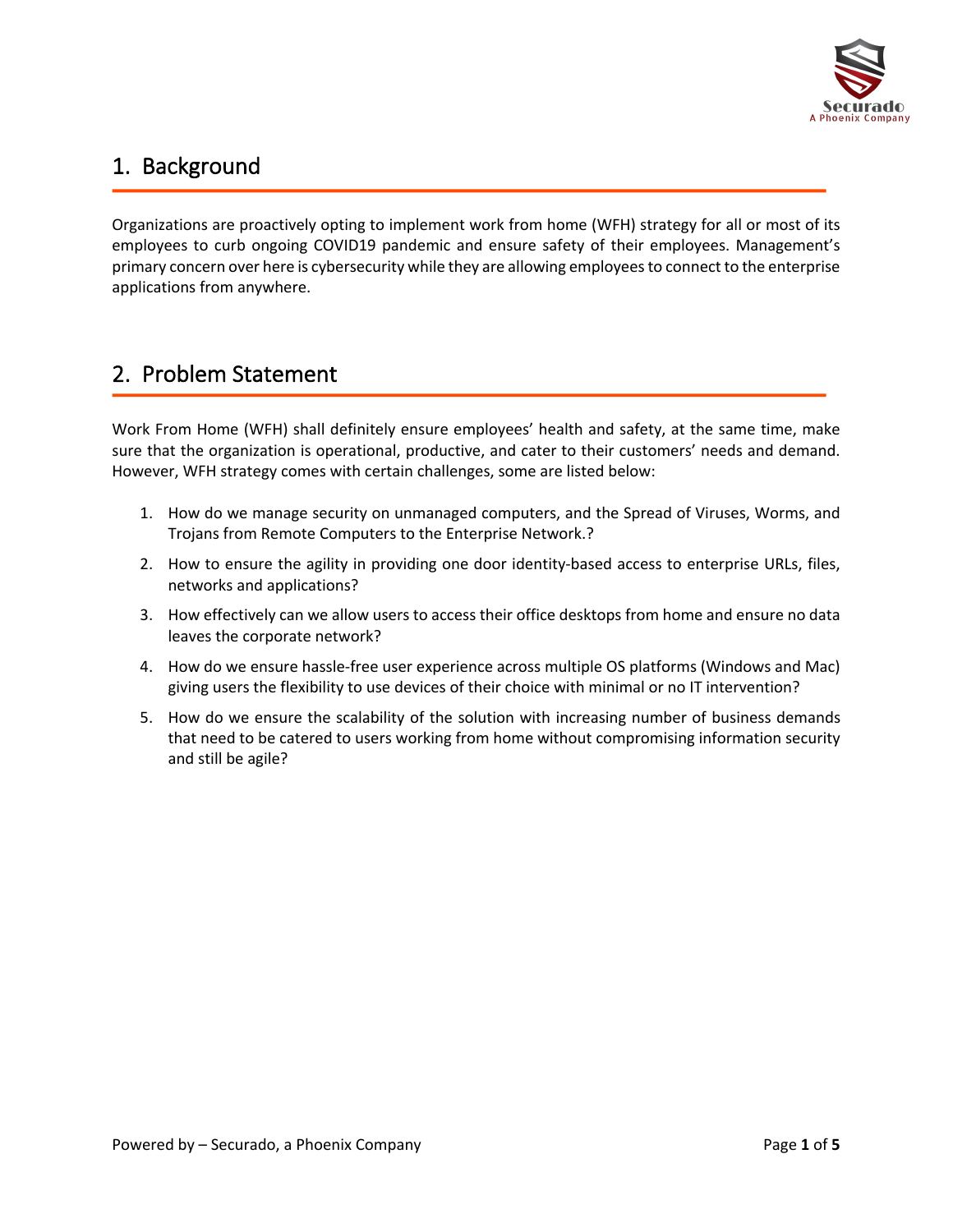

# 3. Solution – SecureConnect (Powered by Securado)

**SecureConnect** is a comprehensive solution offered in a Managed Service model, where organizations could opt for this service and once deployed, they could simply roll-out work from home strategy overcoming the above-mentioned challenges, which are, limitations of a traditional Layer 3 VPN.

**Any Device, Any Application:** SecureConnect ensures enhanced business productivity from outside Organizations' perimeter with support to any devices (Laptops, Desktops, Tablets, Smart Phones, Windows & Mac, iOS & Android) and any applications (Mobile Apps, Web applications, Published Applications, Physical and Virtual Desktops, Client Server Applications, Network and File Share) as good as from within the enterprise network.

**Access Method:** SecureConnect ensures that the remote user has the flexibility to access their authorized resources via Layer-4 secure connectivity, application-level client-server access and Layer-7 Web access via a single door web portal that provides a superior mix of flexibility, control and security.

**Authentication, Authorization, and Auditing:** Organizations' can ensure Authentication, Authorization, and Auditing (AAA) for the employees working from home via SecureConnect enhanced AAA services with Device-based pre-authentication, dual and multi-factor authentication using Duo Security coupled with per-user policy engine for identity-based access to URLs, files, networks and applications.

**End to End Security:** Organizations', without any hassle and operational overhead can roll out end to end security high performance 2048-bit SSL encryption, endpoint security including device-based identification, host-checking, cache cleaning and adaptive policies. SecureConnect will ensure the traffic leaving from a remote user's computer reaching the Organizations' network is free from malicious traffic, by passing it through SecureConnect's Next Generation Firewalls and analyzed against Antivirus, Antispyware, and IPS.

**User Experience:** SecureConnect service will enable Organizations' to provide their employees working from home to have an 'easy to access' user experience with its 'single door web portal' which is presented to the employees once they are authenticated, where-in they will have access to all their IT resources (Applications, File Shares, Remote Desktops, and Web Applications) as per their authorization.

**Desktop Access:** SecureConnect services will enable the Organizations to give access to their employees's office desktop with flexibility while they are working from home along with servers that they need access to, with security policies remaining in effect data never leaves the corporate network; building on advantages inherent to RDP, data leakage is significantly mitigated to enable a greater degree of compliance and accountability.

**Published Application**: SecureConnect services will enable the organization with a flexibility to give access to their core applications leveraging Citrix XenApp and Terminal Services.

**Operation Centers:** Securado's Network and Security Operation Centers will monitor and ensure Office Connect Services used by an organization is operational without downtime and without security risks, by 24x7 proactively checking on the services from Operational and Security standpoint.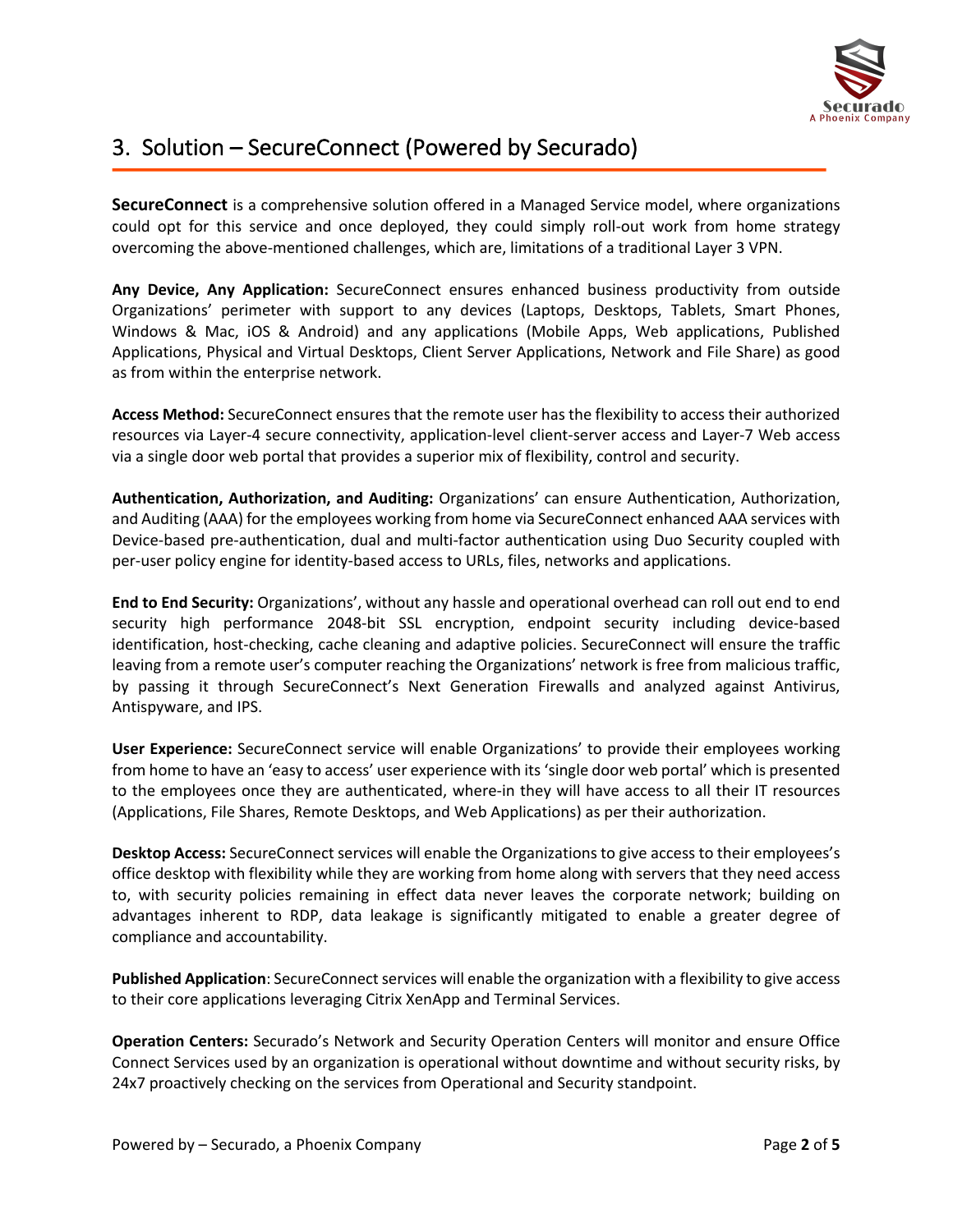

### 4. Solution Architecture



- 1. SecureConnect architecture consists of an IPsec Tunnel between the Organization and Secure Cloud Datacenter (Locally hosted), explicitly allowing traffic to resources that will be accessed by users working from home.
- 2. A Portal deployed with the one door access to resources (Web Application, Application, File Share, and Desktops) that will be accessed by users working from home, along with AAA.
- 3. Users working from home will access SecureConnect Portal, Login into it, and once authenticated they get access to all resources as per their individual authorization in the organization.
- 4. The user's traffic travels via Secure datacenter though multiple layers of security, analyzing the traffic for malicious content and applying relevant security counter measures against malicious traffic, ensuring a clear Pipe down to the organization's datacenter / Network.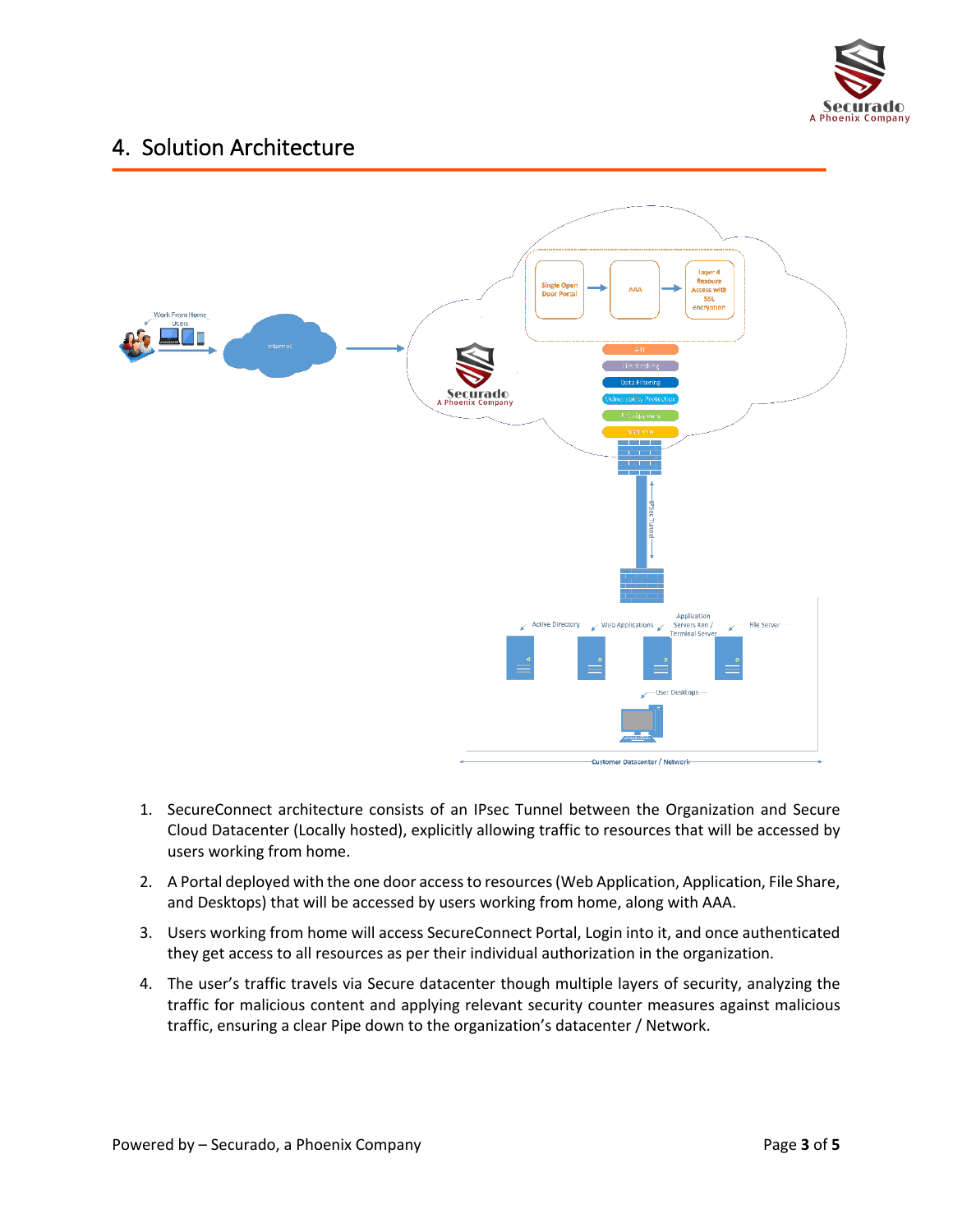

# 5. Implementation Workflow

|                                                                                                                                                                                                           |                                                                                                                                     |                                                                                                                                                               | <b>Access</b>                                                                                                                                             |
|-----------------------------------------------------------------------------------------------------------------------------------------------------------------------------------------------------------|-------------------------------------------------------------------------------------------------------------------------------------|---------------------------------------------------------------------------------------------------------------------------------------------------------------|-----------------------------------------------------------------------------------------------------------------------------------------------------------|
| <b>Information</b><br>Gatheing                                                                                                                                                                            | <b>IPSec and AAA (AD</b><br>Integration)                                                                                            | <b>Rollout</b>                                                                                                                                                |                                                                                                                                                           |
| Gather<br>Infrormation:<br>Resoruces (Web<br>Application,<br>Application, File<br>Share, and<br>Desktop and the<br>users autherized<br>to access it.<br><b>Network</b><br>Exhange IPSec VPN<br>requriment | <b>Build an IPSec</b><br>Tunnel and<br>Integrate<br>Organization's<br>Active Directory to<br>Databounts Office<br>Connect Services. | <b>Deploy</b><br><b>SecureConnect</b><br>Services for the<br>Orgainzation with<br>single open door<br>web portal for the<br>employees<br>working from<br>home | Publish the portal<br>and ensure<br>organizational<br>users can access<br>the portal and<br>their respective<br>organizational<br>resources from<br>home. |
|                                                                                                                                                                                                           |                                                                                                                                     |                                                                                                                                                               |                                                                                                                                                           |

### 6. Inputs from the customer

- 1. Information regarding Resources i.e. Web Application, published application via Terminal services / Xen App, File Share, Desktops and Servers and the user / user group authorized to access these resources or a resource.
- 2. In case, organization needs its employees working from home need to access Client-Server application, and these applications are not published via Terminal services / Xen App the customer may provide Secure with Terminal Server or may avail the terminal server services from Secure Cloud.
- 3. Collaborate with Secure Cloud Infrastructure Lead Engineer and build IPsec VPN Tunnel as per the parameters described by SecureConnect between Secure Cloud Datacenter and the organization.